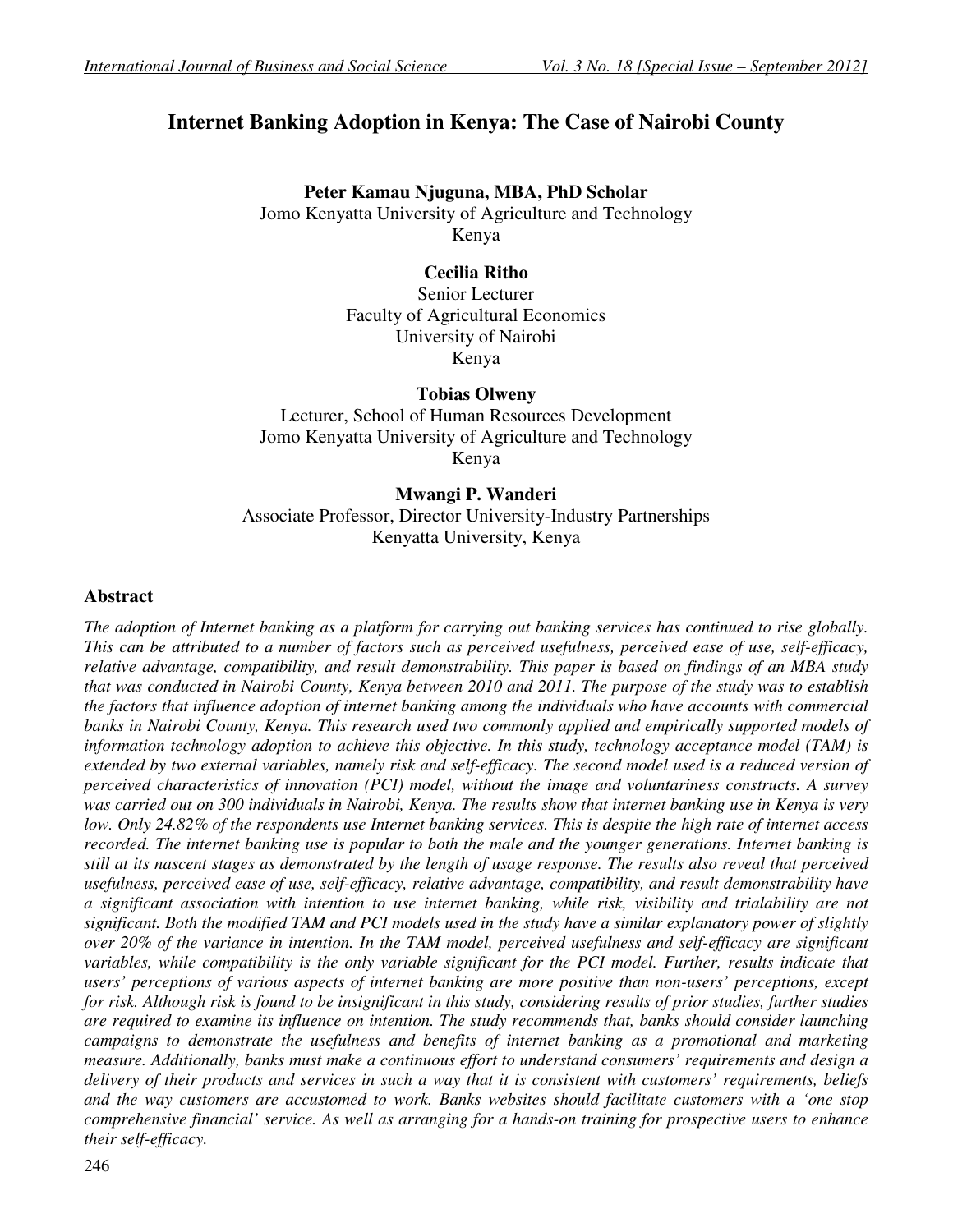## *Introduction*

Internet banking refers to the use of the internet as a delivery channel for banking services, which includes all traditional services such as balance enquiry, printing statement, fund transfer to other accounts, bills payment and new banking services such as electronic bill presentment and payment (Frust, Lang, & Nolle, 2000) without visiting a bank (Mukherjee & Nath, 2003). According to channel (Chau & Lai, 2003), the rapid growth and popularity of the internet has created great opportunities as well as threats to companies in various business sectors, to endorse and deliver their products and services using internet as a distribution channel.

Beside opportunities of this channel, banks and financial institutions across the world face new challenges to the ways they operate, deliver services and compete with each other in the financial sector. Driven by these challenges, banks and financial institutions have implemented services delivery using internet banking (Chan & Lu, 2004). The objectives of launching internet banking include cost reduction, performance improvement, wider coverage, revenue growth, and customer convenience (Bradley & Stewart, 2002; Chau & Lai, 2003). From the customer's perspective, internet banking facilitates a convenient and effective approach to manage personal finances, as it is accessible 24 hours a day and 365 days in a year without visiting the bank and from any locations (Rotchanakitumunai & Speece, 2003).

Although there is a significant growth of internet users in Kenya, the number of financial transactions carried out over the internet remains very low. This tread however is the same globally and it has been observed that potential users either do not adopt internet banking or do not use it continually after adoption. Mearian (2001) indicated that huge number of customers in USA is accessing most of the banks' websites but only a minority of customers has made online financial transactions. Gartner expressed that out of 61% online users, only 20% of consumers carries out online banking in the USA (Brown, 2001).

Several studies have reported not only low adoption rate but also disparity in adoption rates among European countries. ACNielsen (2002b) found that use of internet banking is increasing in Asian countries but it is still lower than the estimations. Due to these slow adoption rates, the transformation of banking services from the traditionally known physical branches commonly referred to 'bricks and mortar' to the modern way through information and communication technology systems better known as 'clicks and mortar' is yet to be realized to the extent it was predicted (Bradley & Stewart, 2002). Customers in some countries have ranked internet banking as less important than other channels such as ATM or telephone banking (Aladwani, 2001; Rotchanakitumunai & Speece, 2003; Suganthi & Balachandran, 2001).

An understanding of the extent of the customers' adoption or utilization of internet banking services has become critical. Courtier and Gilpatric (1999) recommended that banks and financial companies must survey customers' requirements on a regular basis in order to understand factors that can affect their adoption or usage of internet banking. Since the onset of internet banking in Kenya in early 2000, the number of online customers is still very low. However, there has been a notable increase as banks continue to intensify marketing and the infrastructures continues to mature. Privacy and security are perceived to be the most important issues that inhibit customers from using internet banking in Kenya (Gikandi & Bloor, 2010).

## *Methodology*

This paper is a part of a final report on a survey that aimed at establishing the factors that influence adoption of internet banking among the individuals who have accounts with commercial banks in Nairobi County, Kenya. Limited studies have been carried out on the adoption and usage of internet banking services in Kenya and, therefore, both the adoption and usage trend remains unclear. This therefore is an exploratory study that attempts to provide a better understanding of the current trend of internet banking adoption and usage in Kenya. According to Hussey and Hussey (1997), an exploratory study is appropriate when the problem is difficult to demarcate, and when only a limited or no knowledge on the subject area is available as well as when no clear apprehension about what model should be used for gaining a better understanding of dimensions of the problem.

This study targeted Kenyan households with a view to include all segments of the population who currently use or intend to use internet banking in near future and non-users.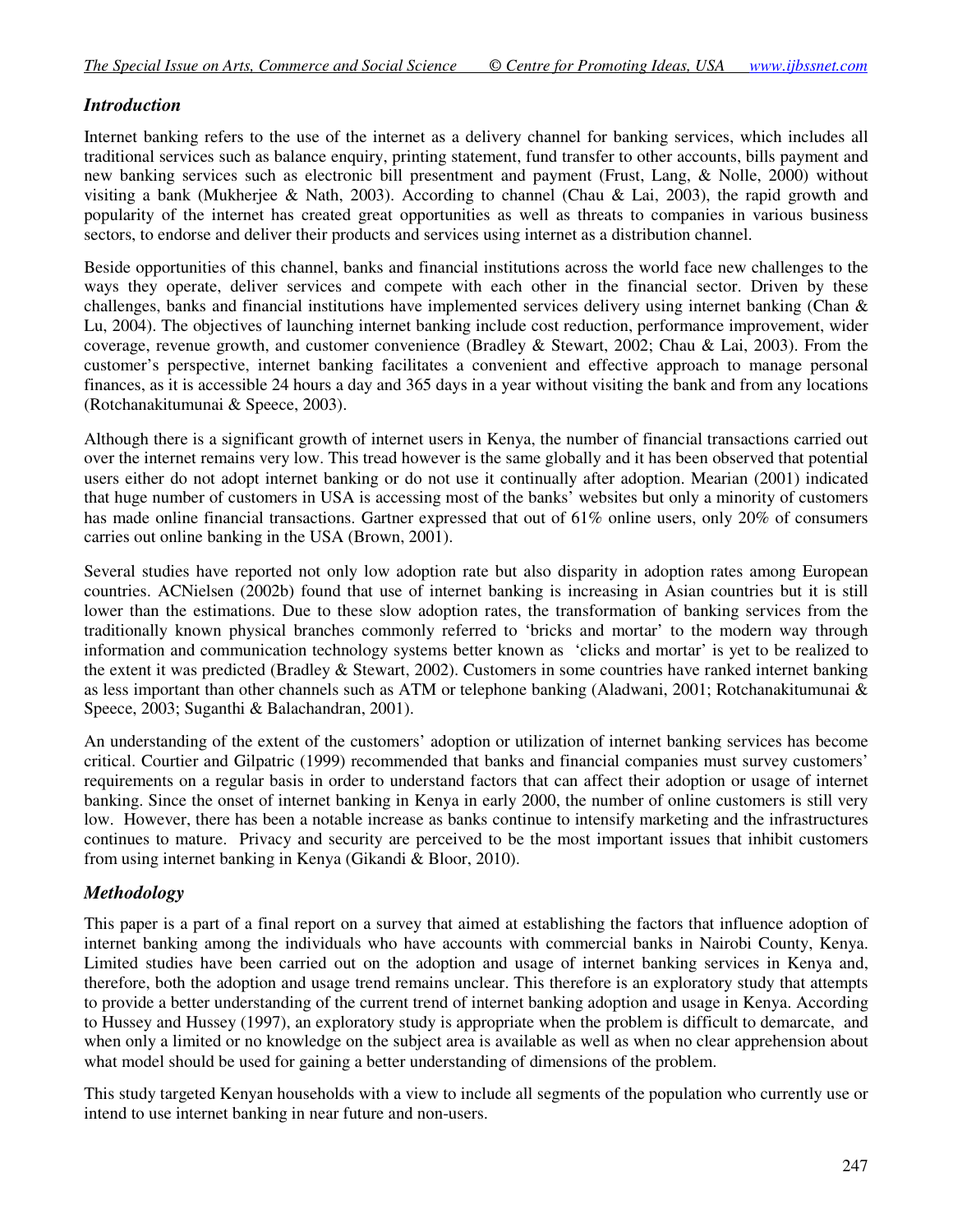Subjects to be surveyed were determined by natural sampling method (Babbie, 1990; Hussey & Hussey, 1997) as the researcher had little influence on the composition of the sample. Data collection was done from households in the Nairobi region so that the researcher could deliver questionnaires directly to respondents. While selecting survey area(s) emphasis was given to internet access, education levels and household income since these factors have been found to produce a gap between online and offline population (Courtier & Gilpatrick, 1999; Hall et al., 1999). A sample size of 300 subjects was selected for this study. Newton and Rudestam (1999) suggested a 4 to 1 ratio of responses to items. Every effort was made to reduce the magnitude of measurement error by focusing mainly on the questionnaire design and evaluation process as recommended by Esposito (2002). Eight internet banking users and eight non-users were selected to validate the survey instrument through pre-testing. Respondents were then interviewed to identify issues relating to questionnaire. The data obtained from the study was coded and entered into the computer and subsequently subjected to statistical analysis using the Statistical Package for Social Sciences (SPSS) version 16. Multi-linear regression analysis was used to test models' prediction capabilities. All hypotheses were tested at 0 .05 level of significance.

## *Results and Discussion*

### **Demographic information of the people who participated in the study**

This section describes the demographic characteristics of the people who took part in the study. These characteristics are presented in Table 1 below.

| Variables     |                         | All respondents  |                  | <b>Internet Banking User</b> |                    | Non-Internet banking – user |                  |  |
|---------------|-------------------------|------------------|------------------|------------------------------|--------------------|-----------------------------|------------------|--|
|               |                         | Frequency        | Percent          | Frequency                    | Percent            | Frequency                   | Percent          |  |
| Response Type | User                    | 137              | 24.82            | 34                           | 100                | 103                         | 100              |  |
|               | Non-user                | 103              | 75.18            |                              |                    |                             |                  |  |
|               |                         |                  |                  |                              |                    |                             |                  |  |
| Gender        | Male                    | 89               | 64.96            | 23                           | 67.65              | 66                          | 64.08            |  |
|               | Female                  | 48               | 35.04            | 11                           | $\overline{32.35}$ | $\overline{37}$             | 35.92            |  |
|               |                         |                  |                  |                              |                    |                             |                  |  |
| Age           | $15-24$ years           | $\overline{53}$  | 38.69            | 11                           | 33.35              | 42                          | 40.78            |  |
|               | 25-39years              | 59               | 43.07            | 14                           | 41.18              | $\overline{45}$             | 43.69            |  |
|               | 40-54 years             | $\overline{23}$  | 16.79            | $\tau$                       | 20.59              | 16                          | 15.53            |  |
|               | $55-69$ years           | $\overline{2}$   | 1.46             | $\overline{2}$               | 5.88               | $\mathbf{0}$                | $\mathbf{0}$     |  |
|               | Over <sub>69</sub>      | $\overline{0}$   | $\overline{0}$   | $\overline{0}$               | $\overline{0}$     | $\mathbf{0}$                | $\overline{0}$   |  |
|               |                         |                  |                  |                              |                    |                             |                  |  |
| Computer use  | Never                   | $\boldsymbol{0}$ | $\overline{0}$   | $\boldsymbol{0}$             | $\overline{0}$     | $\boldsymbol{0}$            | $\theta$         |  |
|               | $< 1$ year              | $\overline{6}$   | 4.38             | $\overline{2}$               | 5.88               | $\overline{4}$              | 3.88             |  |
|               | $1 - 2$ years           | $\overline{11}$  | 8.03             | $\overline{7}$               | 20.59              | $\overline{4}$              | 3.88             |  |
|               | $3 - 5$ years           | $\overline{21}$  | 15.33            | 17                           | 50                 | $\overline{4}$              | 3.88             |  |
|               | $6-10$ years            | 52               | 39.96            | $\overline{8}$               | 23.53              | 44                          | 42.72            |  |
|               | $> 10$ years            | 37               | 27.01            | $\overline{0}$               | $\overline{0}$     | $\overline{37}$             | 35.92            |  |
|               |                         |                  |                  |                              |                    |                             |                  |  |
| Internet      | Never                   | $\boldsymbol{0}$ | $\overline{0}$   | $\boldsymbol{0}$             | $\mathbf{0}$       | $\mathbf{0}$                | $\overline{0}$   |  |
| use           | $< 1$ year              | $\overline{6}$   | 4.38             | $\overline{2}$               | 5.88               | $\overline{4}$              | 3.88             |  |
|               | $1 - 2$ years           | 11               | 8.03             | $\overline{7}$               | 20.59              | $\overline{4}$              | 3.88             |  |
|               | $3 - 5$ years           | 21               | 15.33            | 17                           | $\overline{50}$    | $\overline{4}$              | 3.88             |  |
|               | $6-10$ years            | 52               | 37.96            | 8                            | 23.53              | $\overline{44}$             | 42.72            |  |
|               | $> 10$ years            | 37               | 27.01            | $\boldsymbol{0}$             | $\boldsymbol{0}$   | 37                          | 35.92            |  |
|               |                         |                  |                  |                              |                    |                             |                  |  |
| Internet      | Non-user                | 103              | 75.18            | $\boldsymbol{0}$             | $\mathbf{0}$       | 103                         | 100              |  |
| Banking use   | $< 6$ Months            | $\overline{2}$   | 1.46             | $\overline{2}$               | 5.88               | $\theta$                    | $\Omega$         |  |
|               | $\overline{6-1}1$ month | $\overline{7}$   | 5.11             | $\overline{7}$               | 20.59              | $\mathbf{0}$                | $\mathbf{0}$     |  |
|               | $1 - 2$ years           | 17               | 12.41            | $\overline{17}$              | $\overline{50}$    | $\mathbf{0}$                | $\mathbf{0}$     |  |
|               | $3 - 5$ years           | $\overline{8}$   | 5.84             | $\overline{8}$               | 23.53              | $\overline{0}$              | $\boldsymbol{0}$ |  |
|               | $>5$ year               | $\overline{0}$   | $\boldsymbol{0}$ | $\overline{0}$               | $\overline{0}$     | $\mathbf{0}$                | $\mathbf{0}$     |  |

#### **Table 1 Summary of demographic profile**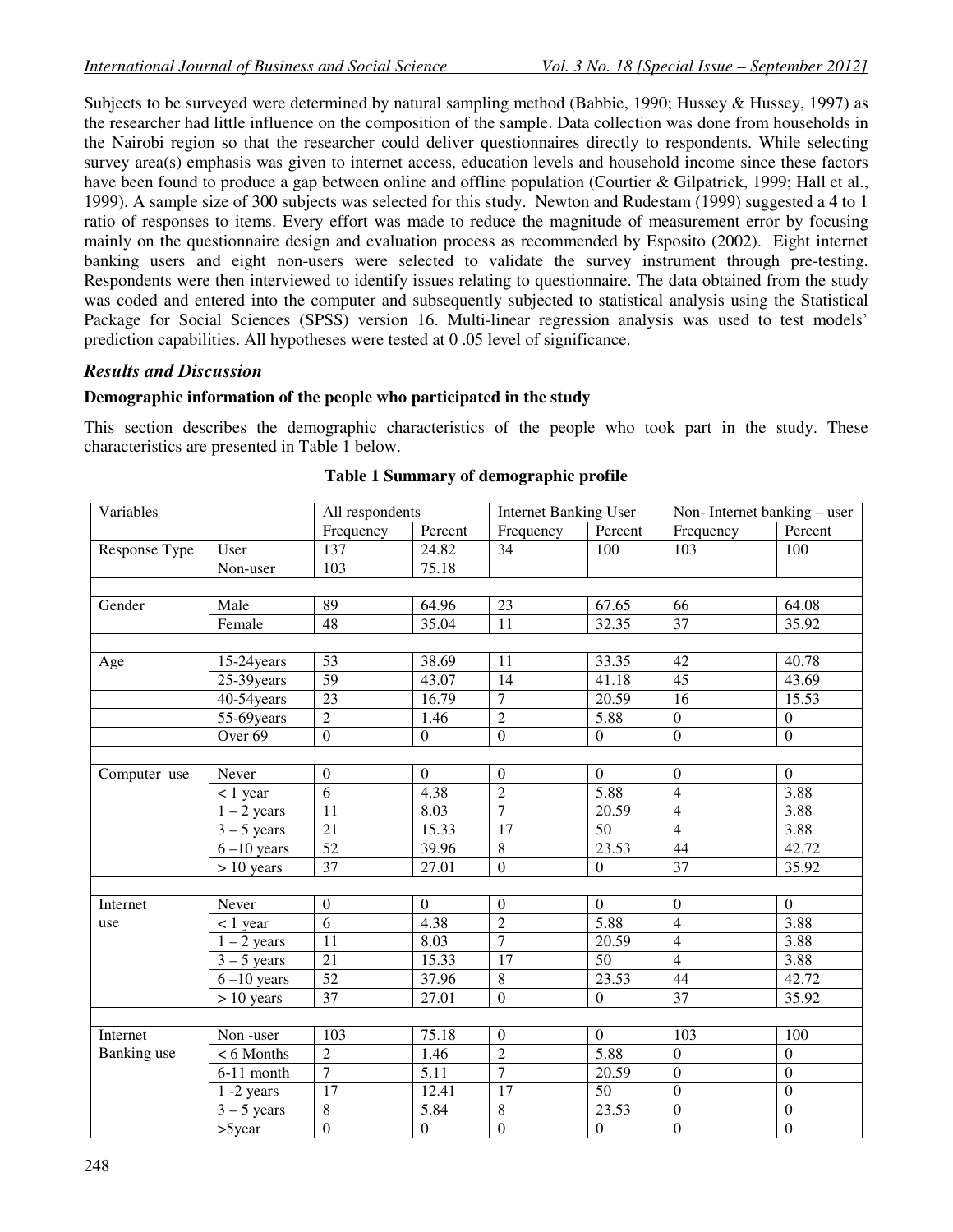A predominance of males among internet banking users was evident from the data; males were 67.65% and females were 33.35%. Internet banking users are relatively younger than the overall sample, with 33.35 % aged between 15 and 24 years and 41.48% aged between 25 and 39 years. Half of the internet banking users has used these services for between 1 to 2 years, 26.47% have used internet banking for less than 1 year and about 23.35% have used internet banking services for between 3 and 5 years. None has used it longer than 5 years.

|        | All Participants<br>$(N=137)$ | Users<br>$(N=34)$ | Non-users<br>$(N=103)$ |
|--------|-------------------------------|-------------------|------------------------|
| Mean   | 5.25                          | 6.43              | 2.65                   |
| Median |                               |                   |                        |

**Table 1 Intention to use Internet Banking services in Future** 

Intention to use internet banking in future was measured with a 7-point Likert scale and shown in table 2 above. The data show that existing users intended to use services in future (mean was 6.43 on a 7 point scale), while nonusers were unlikely to adopt or use internet banking (mean was 2.65 out of 7 in table 2). However, the overall scale mean was 5.25 out of 7, suggesting a high intention in adoption or using services in future. Further, about 45.99% of the respondents strongly agreed that they would use internet banking in future, of which 97.06% were users and 2.94% non-users. 18.45% of non-users strongly disagreed that they would use this channel in future, compared to less than  $1\%$  of users. This means that existing users are likely to continue using banking services over the internet, while non-users are unlikely to adopt internet banking. Actual use of internet banking was measured with a 7-point Likert scale to record agreement with overall frequency of use 30 days earlier, and an absolute estimate of use in the same period and shown in table 3.

| Frequency of use |        | Up to $10$       | $11-20$          | $21-30$          | $31 - 40$        | Over 40          | Total          |
|------------------|--------|------------------|------------------|------------------|------------------|------------------|----------------|
|                  |        | times            | times            | times            | times            | times            |                |
| Frequently       | 1<br>2 | $\boldsymbol{0}$ | $\mathbf{0}$     | $\mathbf{0}$     | $\theta$         | $\theta$         | $\mathbf{0}$   |
|                  | 3      | $\mathfrak{Z}$   | $\boldsymbol{0}$ | $\boldsymbol{0}$ | $\overline{0}$   | $\mathbf{0}$     | 3              |
|                  | 4<br>5 | 1                | $\boldsymbol{0}$ | $\boldsymbol{0}$ | $\theta$         | $\theta$         | 1              |
| Not at All       | 6<br>7 | $\overline{4}$   | $\mathbf{1}$     | $\boldsymbol{0}$ | $\overline{0}$   | $\mathbf{0}$     | 5              |
|                  |        | 3                | $\mathfrak{Z}$   | $\boldsymbol{0}$ | $\mathbf{0}$     | $\mathbf{0}$     | 6              |
|                  |        | 5                | $\overline{2}$   | $\boldsymbol{0}$ | $\overline{0}$   | $\boldsymbol{0}$ | $\overline{7}$ |
|                  |        | 6                | 6                | $\boldsymbol{0}$ | $\theta$         | $\mathbf{0}$     | 12             |
| Total            |        | $22\,$           | 12               | $\boldsymbol{0}$ | $\boldsymbol{0}$ | $\mathbf{0}$     | 34             |
| Male<br>Female   |        | 14               | 9                | $\overline{0}$   | $\boldsymbol{0}$ | $\boldsymbol{0}$ | 23             |
|                  |        | 8                | 3                | $\boldsymbol{0}$ | $\mathbf{0}$     | $\mathbf{0}$     | 11             |

**Table 3 Frequency and actual usage of internet banking in the last 30 days** 

The data shows that about 70.59% of respondents used internet banking services up to 10 times 30 days earlier. About 29.41% indicated to have used internet banking from 11 to 20 times in that period, 0% between 21 and 30 times, and 0% used internet banking over 30 times in 30 days. Nearly 63.64% of males and 36.36% of females were using internet banking services 10 times a month. The data in tables 4.5 and 4.6 indicate that both male and female users had slightly different internet and internet banking experience.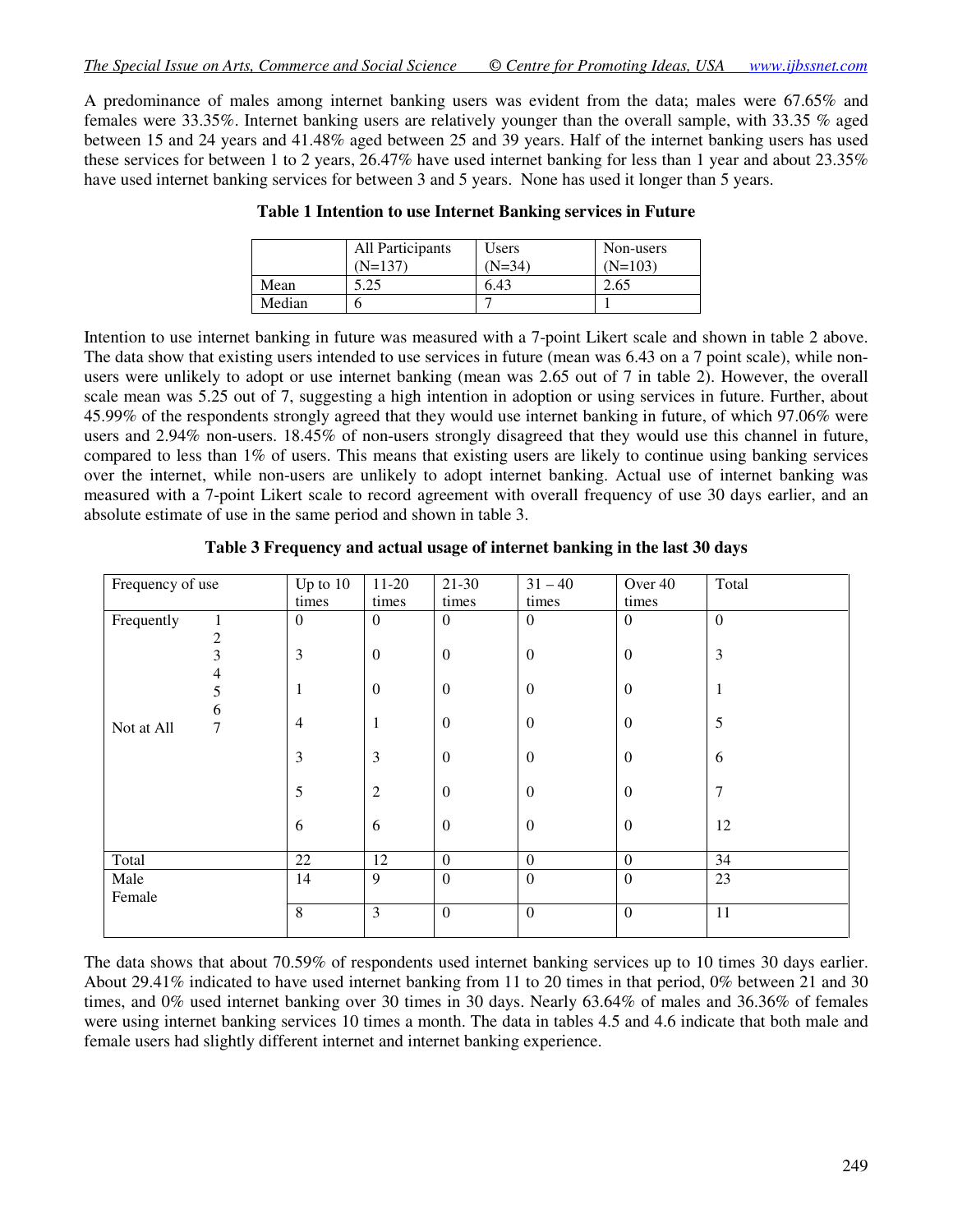|        | <b>Internet Banking experience</b> |       |  |       |  |  |  |  |  |  |  |
|--------|------------------------------------|-------|--|-------|--|--|--|--|--|--|--|
|        | $<$ 6 months                       | Total |  |       |  |  |  |  |  |  |  |
|        |                                    |       |  | vears |  |  |  |  |  |  |  |
| Male   |                                    |       |  |       |  |  |  |  |  |  |  |
| Female |                                    |       |  |       |  |  |  |  |  |  |  |

### **Table 4 Internet banking experience**

#### **Table 5 Internet use experience**

|        | Internet use experience |            |         |          |               |       |  |  |  |  |  |
|--------|-------------------------|------------|---------|----------|---------------|-------|--|--|--|--|--|
|        | l year                  | $-2$ years | $3 - 5$ | $6 - 10$ | Over 10 years | Total |  |  |  |  |  |
|        |                         |            | vears   | vears    |               |       |  |  |  |  |  |
| Male   |                         |            |         |          |               | ∠~    |  |  |  |  |  |
| Female |                         |            |         |          |               |       |  |  |  |  |  |

#### **Correlation matrices**

In order to investigate possible association between variables, Pearson coefficient of correlation was calculated for all variables and shown in table 6. A one-tailed test was performed on the data since there was some basis (previous studies) to predict the direction of the relationship existing between each pair of variables (except demographic variables). The data in table 6 shows that most of the users' perceptions were significantly correlated. All the correlations were in the expected directions and provide support for the set of hypotheses constructed for the study.

The coefficient of determination  $(R^2)$  was calculated to detect and analyze multicollinear effects. None of the calculated coefficient of determination values was above 0.80 suggesting that there was no multicollinearity problem within the research variables (Thong, 1999). Significant values are shown in bold.

The relationship between *perceived usefulness* and other variables was found significant except for *visibility* and *gender*. *Visibility* was found not correlated with other variables, indicating either Internet banking had limited visibility in public media and due to this respondents were not aware of usefulness of Internet banking or respondent viewed that *visibility* would not change their perceptions of benefits of Internet banking. Similarly, *gender* did not correlate with most of the variables, meaning males and females perceived characteristics of Internet banking in a similar way.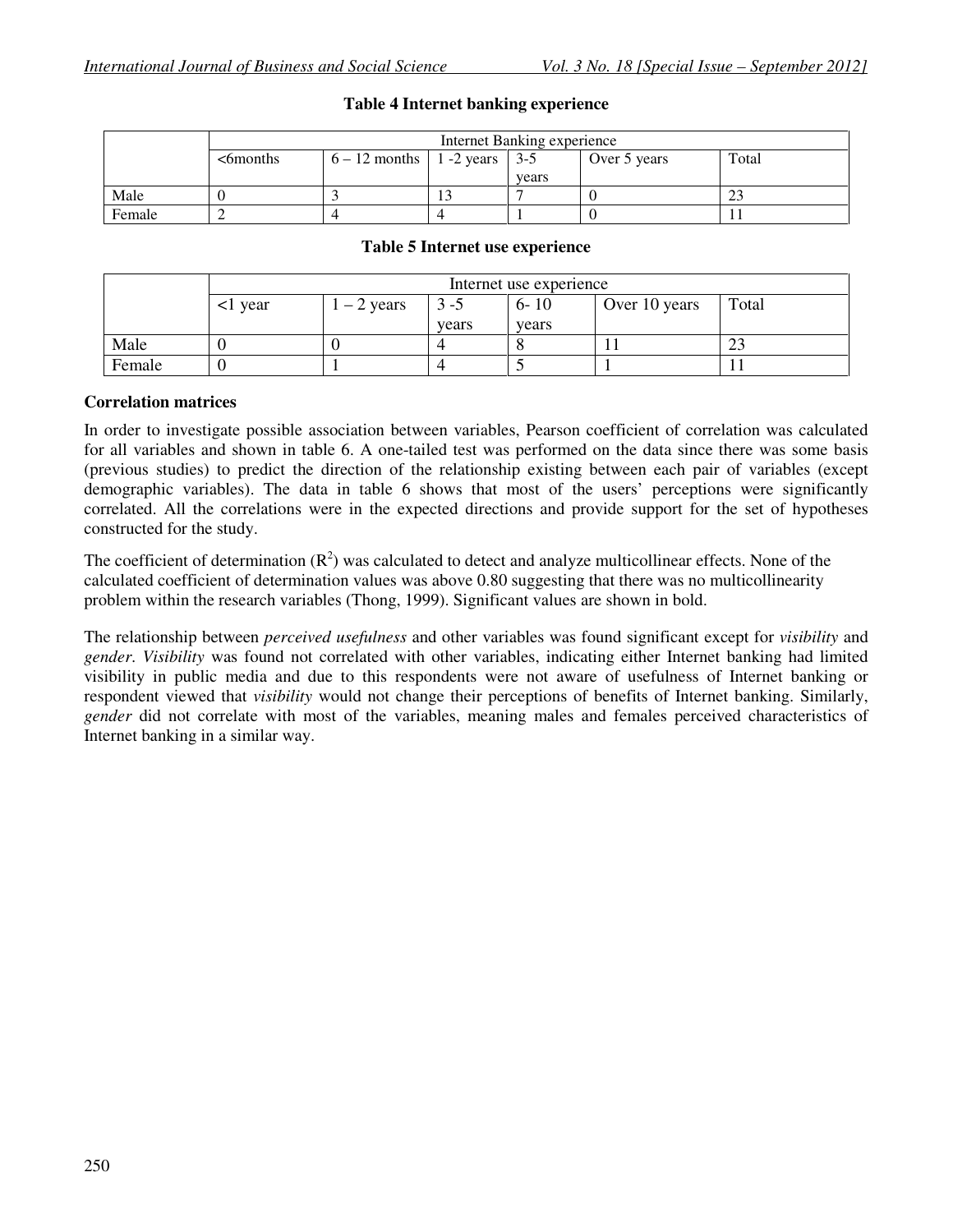#### **Table 6 Pearson correlation coefficients**

|                  | PU       | EQU      | SЕ       | <b>RSK</b> | RA       | COM      | DEM      | VIS      | TRI      | ВI       | USE <sub>1</sub> | USE <sub>2</sub> | <b>GEN</b> | AGE      | <b>COMP</b> | <b>INTER</b> | IB |
|------------------|----------|----------|----------|------------|----------|----------|----------|----------|----------|----------|------------------|------------------|------------|----------|-------------|--------------|----|
| PU               |          |          |          |            |          |          |          |          |          |          |                  |                  |            |          |             |              |    |
| EQU              | 0.788    |          |          |            |          |          |          |          |          |          |                  |                  |            |          |             |              |    |
| SE               | 0.646    | 0.657    |          |            |          |          |          |          |          |          |                  |                  |            |          |             |              |    |
| <b>RSK</b>       | $-0.242$ | $-0.272$ | $-0.222$ |            |          |          |          |          |          |          |                  |                  |            |          |             |              |    |
| <b>RA</b>        | 0.840    | 0.722    | 0.657    | $-0.272$   |          |          |          |          |          |          |                  |                  |            |          |             |              |    |
| <b>COM</b>       | 0.843    | 0.751    | 0.682    | $-0.205$   | 0.892    |          |          |          |          |          |                  |                  |            |          |             |              |    |
| <b>DEM</b>       | 0.466    | 0.522    | 0.446    | -076       | 0.427    | 0.420    |          |          |          |          |                  |                  |            |          |             |              |    |
| <b>VIS</b>       | $-0.004$ | $-0.028$ | 0.057    | $-0.030$   | 0.005    | 0.026    | 0.059    |          |          |          |                  |                  |            |          |             |              |    |
| TRI              | 0.370    | 0.348    | 0.453    | $-0.203$   | 0.373    | 0.340    | 0.266    | 0.304    |          |          |                  |                  |            |          |             |              |    |
| BI               | 0.441    | 0.373    | 0.406    | $-0.139$   | 0.451    | 0.485    | 0.218    | 0.001    | 0.143    |          |                  |                  |            |          |             |              |    |
| USE <sub>1</sub> | 0.478    | 0.452    | 0.393    | -0.176     | 0.437    | 0.489    | 0311     | 0.018    | 0.170    | 0.795    |                  |                  |            |          |             |              |    |
| USE <sub>2</sub> | 0.312    | 0.288    | 0.239    | $-0.132$   | 0.296    | 0.347    | 0.242    | $-0.037$ | 0.043    | 0.511    | 0.709            |                  |            |          |             |              |    |
| <b>GEN</b>       | $-0.044$ | $-0.060$ | $-0.071$ | $-0.008$   | $-0.027$ | $-0.040$ | $-0.037$ | $-0.071$ | $-0.206$ | 0.014    | 0.020            | 0.053            |            |          |             |              |    |
| AGE              | $-0.314$ | $-0.220$ | $-0.278$ | 0.125      | $-0.271$ | $-0.284$ | $-0.161$ | 0.005    | $-0.215$ | $-0.540$ | $-0.423$         | $-0.228$         | 0.256      |          |             |              |    |
| <b>COMP</b>      | 0.234    | 0.221    | 0.245    | $-0.080$   | 0.221    | 0.268    | 0.130    | $-0.040$ | 0.078    | 0.437    | 0.316            | 0.191            | $-0.018$   | $-0.314$ |             |              |    |
| <b>INTER</b>     | 0.188    | 0.175    | 0.234    | $-0.099$   | 0.210    | 0.274    | 0.180    | 0.014    | 0.060    | 0.387    | 0.320            | 0.206            | 0.044      | $-0.246$ | 0734        |              |    |
| IB               | 0.452    | 0.415    | 0.391    | $-0.175$   | 0.410    | 0.463    | 0.274    | 0.024    | 0.157    | 0.797    | 0.904            | 0.581            | 0.010      | $-0.408$ | 0.394       | 0.396        |    |

Figures in **Bold** are where correlation was significant.

PU: *Usefulness*, EOU: *Ease of use*, SE: *Self efficacy*, RSK: *Risk*, RA*: Relative advantage*, COM: *Compatibility*, Dem: Result Demonstrability, VIS: Visibility, TRI: Trialability, BI: Intention, Comp: Computer use, Inter: Internet use, GEN: Gender, USE1: Usage\_1, USE2: Usage 2, IB: Internet banking use.

On the other hand, *age* was correlated with most of the variables but in opposite direction, meaning younger people found Internet banking more useful than the older people. *Risk* was found not correlated with most of the research variables suggesting that *risk* had minimum influence on Internet banking in Kenya, which was not perceived from the literature review. The correlation of *Internet use* (r = .396, p <.01) with *Internet banking use*  was found significant*,* meaning that the use of *Internet banking* would increase if the use of the Internet increases.

#### **Hypotheses testing**

In order to test the hypotheses a series of simple linear regression analyses was conducted to calculate direct and indirect path coefficients. Hypotheses are considered supported when path coefficients are significant at the 0.05 level.

| <b>Hypotheses</b> | <b>Dependent Variable</b> | <b>Independent variable</b> | Coefficient | t-value  | p-value |
|-------------------|---------------------------|-----------------------------|-------------|----------|---------|
| H <sub>1</sub> a  | Intention                 | Perceived ease of use       | 0.373       | 5.005    | 0.000   |
| H1b               | Perceived usefulness      | Perceived ease of use       | 0.788       | 15.910   | 0.000   |
| H <sub>2</sub>    | Intention                 | Perceived usefulness        | 0.441       | 6.124    | 0.000   |
| H3a               | Intention                 | Perceived self-efficacy     | 0.406       | 5.530    | 0.000   |
| H3b               | Perceived ease of use     | Perceived self-efficacy     | 0.657       | 10.850   | 0.000   |
| H3c               | Perceived usefulness      | Perceived self-efficacy     | 0.356       | 3.919    | 0.000   |
| H3d               | Perceived risk            | Perceived self-efficacy     | $-0.222$    | $-2.828$ | 0.005   |
| H4                | Intention                 | Perceived risk              | $-0.139$    | $-1.753$ | 0.082   |
| H <sub>5a</sub>   | Use $1$                   | Intention                   | 0.795       | 16.324   | 0.000   |
| H5b               | $Use_2$                   | Intention                   | 0.511       | 7.393    | 0.000   |
| H6                | Intention                 | Relative advantage          | 0.451       | 6.285    | 0.000   |
| H7                | Intention                 | Compatibility               | 0.485       | 6.905    | 0.000   |
| H8                | Intention                 | Trainability                | 0.143       | 1.803    | 0.073   |
| H9                | Intention                 | Visibility                  | 0.001       | 0.012    | 0.991   |
| H10               | Intention                 | Result demonstrability      | 0.218       | 2.785    | 0.006   |

#### **Table 7 Regression analysis**

The *perceived usefulness*, *perceived ease of use*, *perceived self-efficacy*, *perceived compatibility*, *perceived relative advantage* and *perceived results demonstrability* have a positive influence on Internet banking adoption.